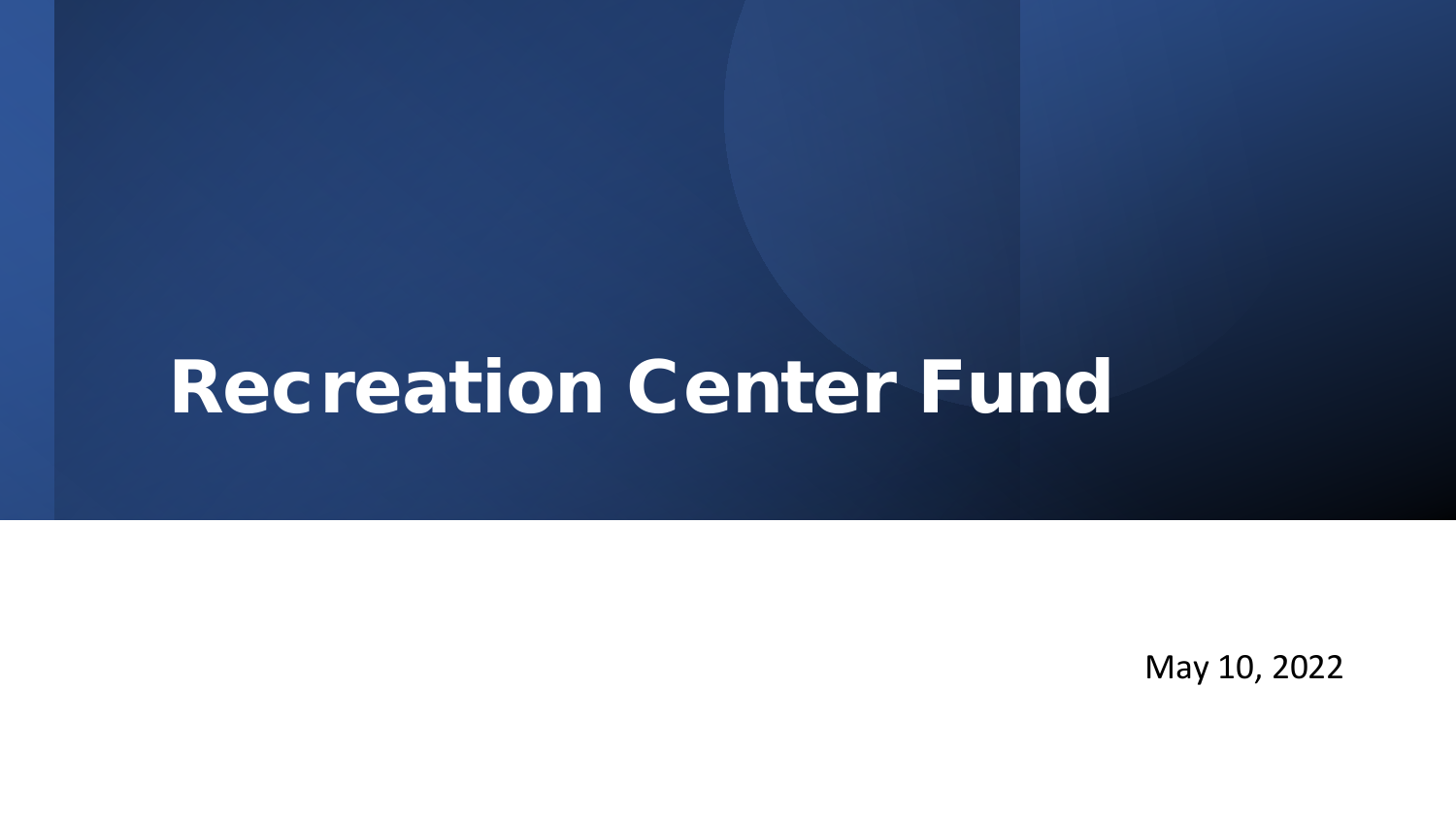Budget Book pg. 83

Prior to Pandemic: 75-80% Cost Recovery Roughly \$50k Annual Capital Expenses

Tax revenue is diverted from General Fund to fill gaps between memberuser fees and the cost of operating the facility

Endowment generates very minimal revenue

#### FACILITY IS 20 YEARS OLD

**Capital maintenance, deferred last biennium, cannot continue to be pushed out** *HVAC, Mechanical Equipment, Etc.*

**Capital Improvements to keep the facility appealing & usage high** *2015 Addition, Pool Renovations, Family Friendly Area, Facility Updates*

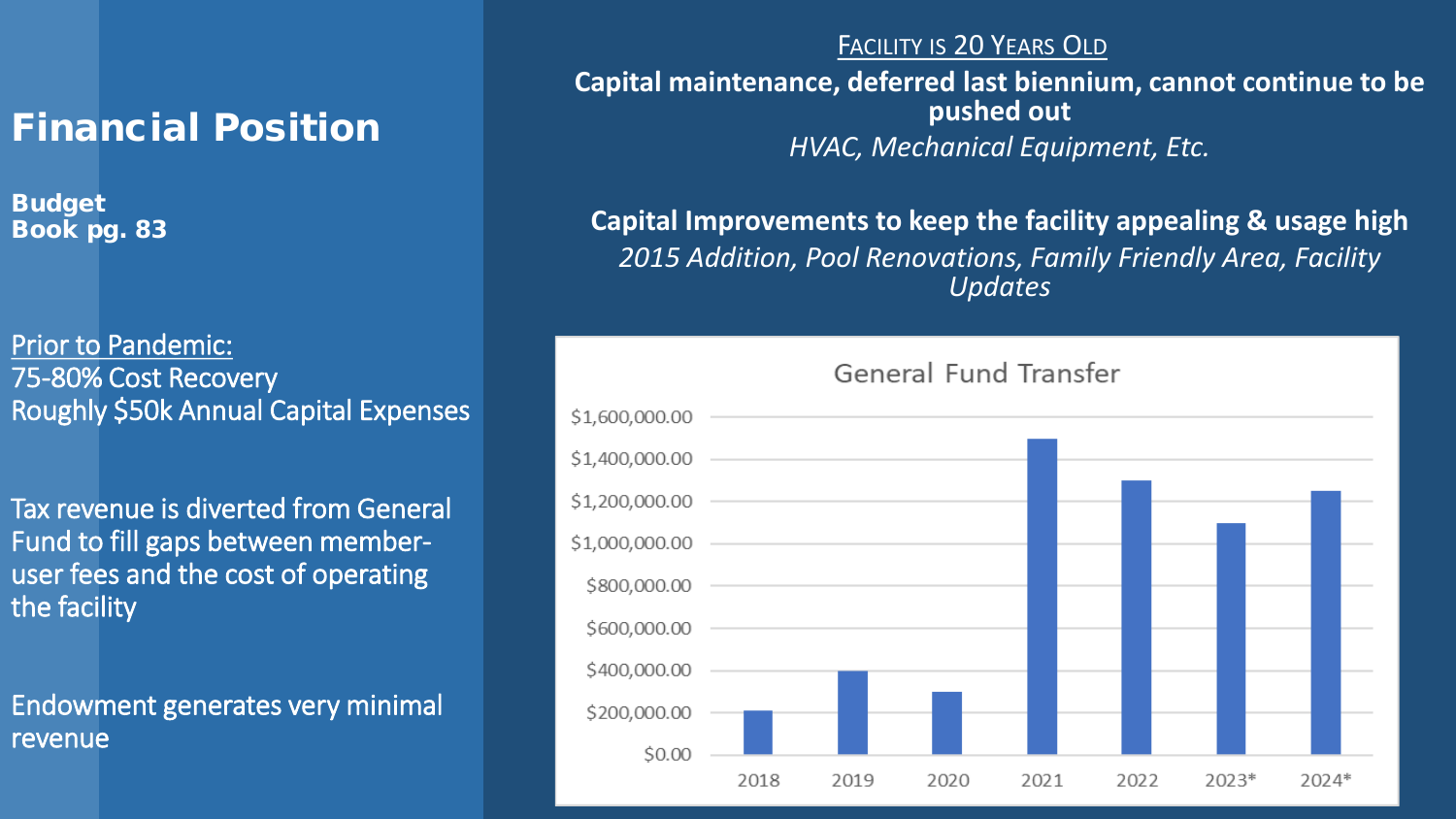Budget Book pg. 83

Prior to Pandemic: All Member-user fees \$1.1 M/Yr Av. Admission revenue \$800k/Yr. Av. Reserve Reduction FY2020

FY2022: CM recommended a Facility Performance Analysis

BRS Analysis completed Nov. 2021; Presented to Council January 2022

BRS Analysis is a Roadmap to Restore Cost Recovery to 70-80%

### ALTERNATIVES TO RESTORING THE HISTORICAL COST RECOVERY

- *Reduce Rec Ctr. cost – hours, programs, etc.*
- *Reduce some other tax-funded service(s) & reallocate to Rec Ctr.*
- *Endow Rec Ctr. operations with higher yielding investment (probably needs statutory change)*
- *Implement new source of revenue for Rec Ctr. operations - 7th Cent, rec mil, other??*
- *Reduce community partner program & divert 5th Cent support to Rec Ctr.*



■ Intergovernemental ■ Charges for Serice ■ Other ■ General Fund Support Transfer ■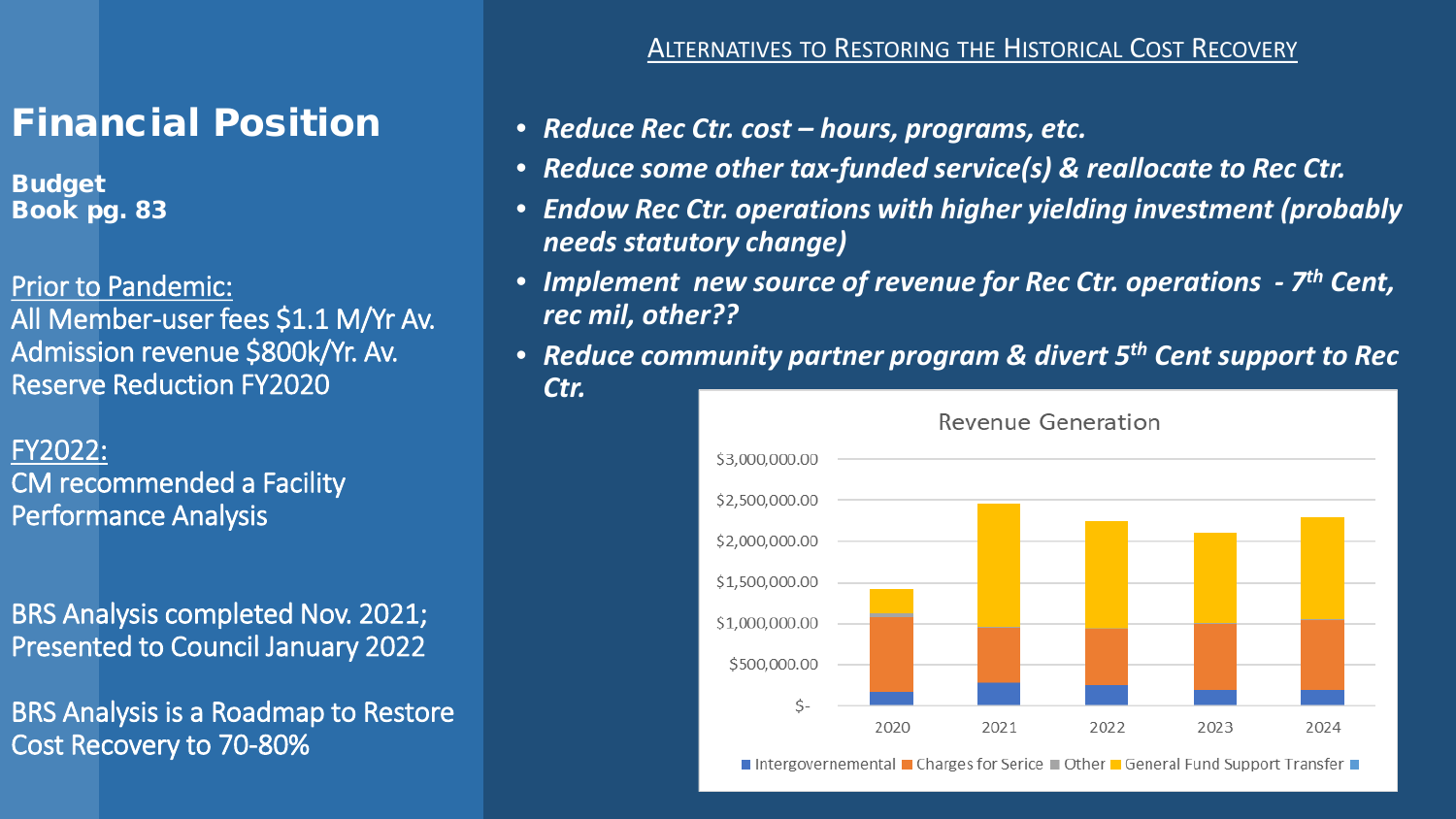Members & Users Returning

## Fiscal Outlook Improving Slowly

7000 6000

5000 4000

3000 2000 1000



### **FY2022 PROJECTED ADMISSION REVENUE \$650K**

*+30% Over FY2021 -23% Under Pre-pandemic Average*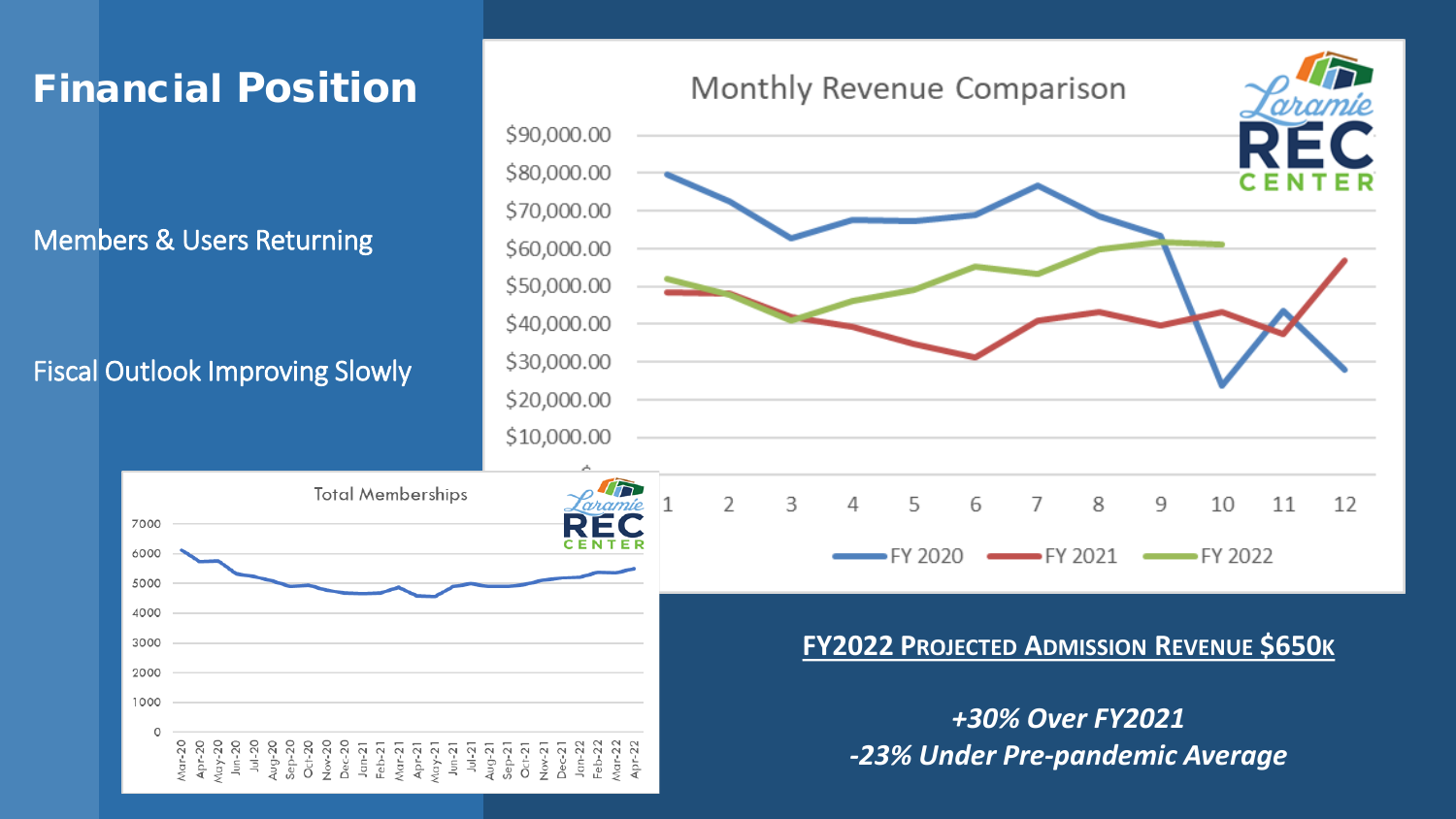## Members & Users Returning

## Fiscal Outlook Improving Slowly





 $\blacksquare$  2021  $\blacksquare$  2022  $\blacksquare$  2023\*

■ 2020

 $12024*$ 

Expenses

#### STAFFING CHALLENGES

Aquatics is a Key Amenity *Staffing in Aquatics = Consistency and FT & PT Needed to Ramp Back Up*

Higher Labor Costs (PT)

Recruitment & Retention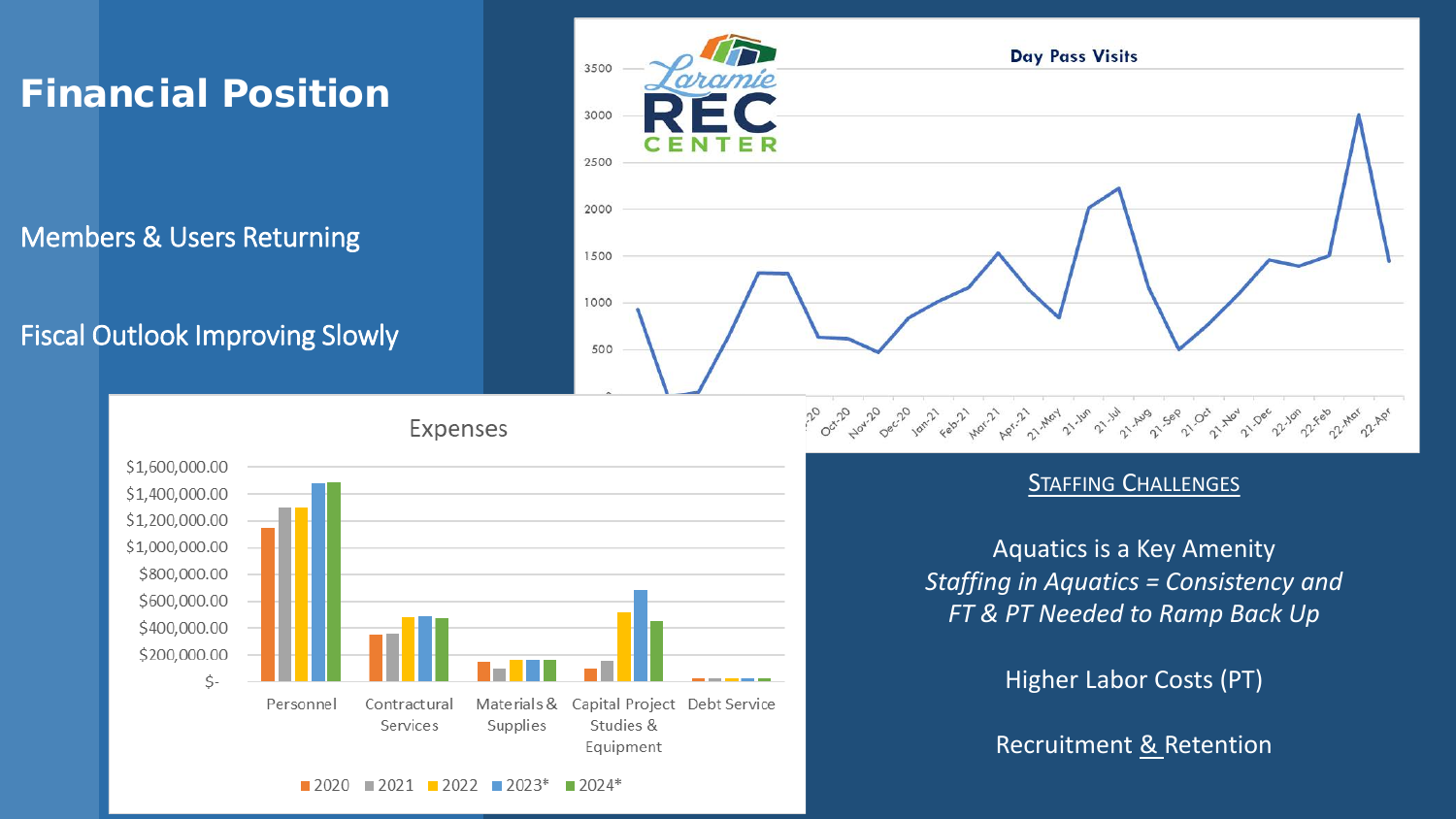# Biennial Objectives

## …the "Roadmap" Back

Budget Book pgs. 82-83 & 90

AQUATICS RAMP UP

*Phase I Renovation of the Indoor Leisure Pool*

FAMILY FRIENDLINESS (\$35k One-Time Supplemental)

*Complete Family Friendly Area* 

FITNESS RAMP UP & REFRESH (\$30k One-Time Supplemental)

*Increase utilization of fitness rooms by the public during non-programmed times*

USER-FRIENDLY EASE OF USE & DIGITAL PRESENCE (\$15k One-Time Supplemental)

> *Improve website for easier access and participation with current photos, etc.*

*Implement user application (app) for class sign-up, reservations, & immediate access to information*

PROMOTION & MARKETING & OUTREACH

*Engage residents & user groups not already using facilities to determine how we might serve them*